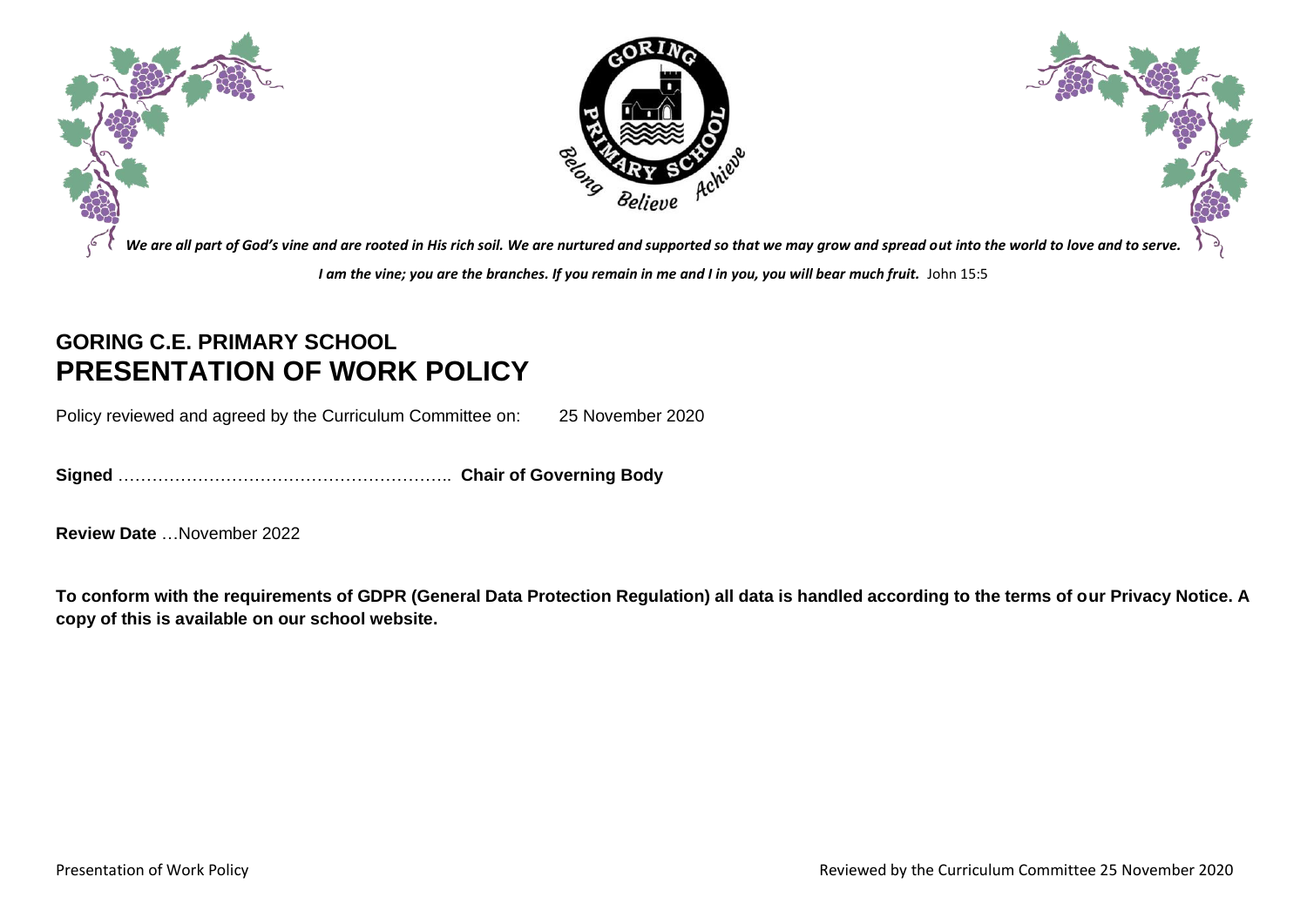At Goring Church of England Primary School, we have high expectations of how children present their work in their books and for display purposes. To maintain these high standards, the following guidelines have been agreed upon.

- In KS2 children will write the full date on the top left of the page in English books. If a piece of work is being continued the next day the short date should be written in the margin. In all other books they will write the short date on the top left of the page and will underline it with a pencil and ruler.
- In KS1 stickers may be used for dates and titles.
- The title or learning objective needs to be underlined with a pencil and ruler.
- In KS2 children should only write in blue Berol pen. Biro, black pen or fountain pens are not allowed. Pencil should be used in maths books.
- Children should cross mistakes out using a single line made with a pencil and a ruler. Children may rub out at the discretion of the teacher.
- In KS2, editing of work should be done in purple pen.
- Illustrations should be in pencil and labelled in pencil using a ruler.
- Coloured pencils may be used in books but felt-tip pens should not be used.
- If a child omits a word from their work, they should insert it above the line with a small arrow.
- In maths books, children should only write one digit in each square and a margin should be drawn on each page using a pencil and ruler.
- In maths books, when appropriate, two columns may be used which should be made by folding a page in half lengthways.
- Handwriting should be joined using the cursive style. See handwriting policy for further detail.
- In most circumstances in KS2, when a child finishes their work, they will underline it and will then continue their next piece of work on the same page. If a child has completed ¾ of the page then a new page should be started. In Foundation Stage and KS1, most new pieces of work will be started on new pages because of the nature of the children's books.

This policy was agreed by all teaching staff on 1st September 2020 and by the Curriculum Committee on 29th September 2020.